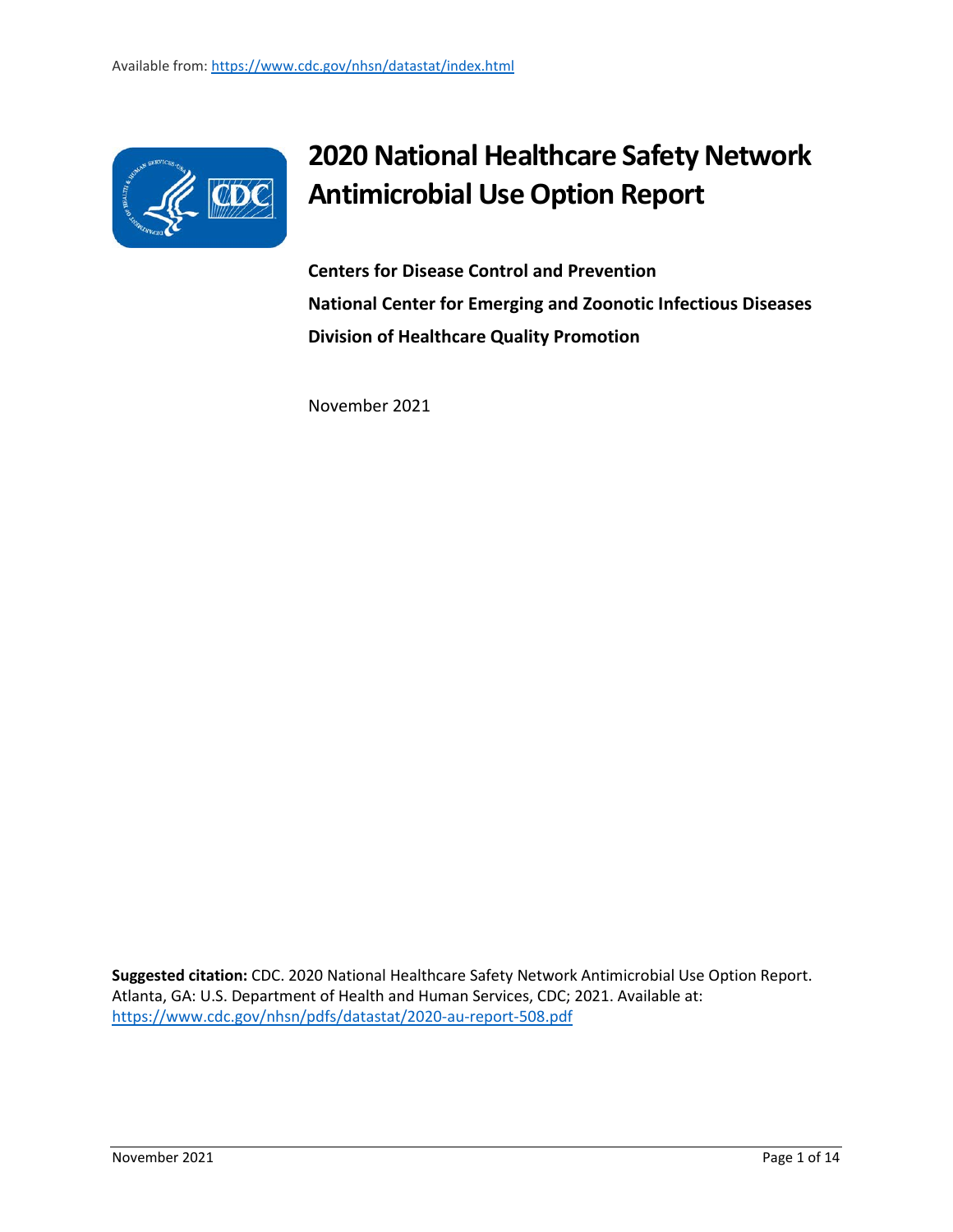### **Table of Contents**

| National Healthcare Safety Network (NHSN) Antimicrobial Use (AU) Option Standardized              |
|---------------------------------------------------------------------------------------------------|
| Table 1. Eligible SAAR patient care locations (2017 baseline adult and pediatric, 2018 baseline   |
| Table 2. SAAR antimicrobial agent categories (2017 baseline adult and pediatric, 2018 baseline    |
| Figure 1. Percentage of active NHSN acute care facilities reporting at least one month of data to |
|                                                                                                   |
| Figure 2. Select 2019 and 2020 pooled mean SAARs, by antimicrobial agent category and quarter     |
|                                                                                                   |
| Table 3. Pooled mean SAAR values by adult location type and SAAR antimicrobial agent              |
| Table 4. Pooled mean SAAR values by pediatric location type and SAAR antimicrobial agent          |
| Table 5. Pooled mean SAAR values by neonatal location type and SAAR antimicrobial agent           |
|                                                                                                   |
|                                                                                                   |
|                                                                                                   |
|                                                                                                   |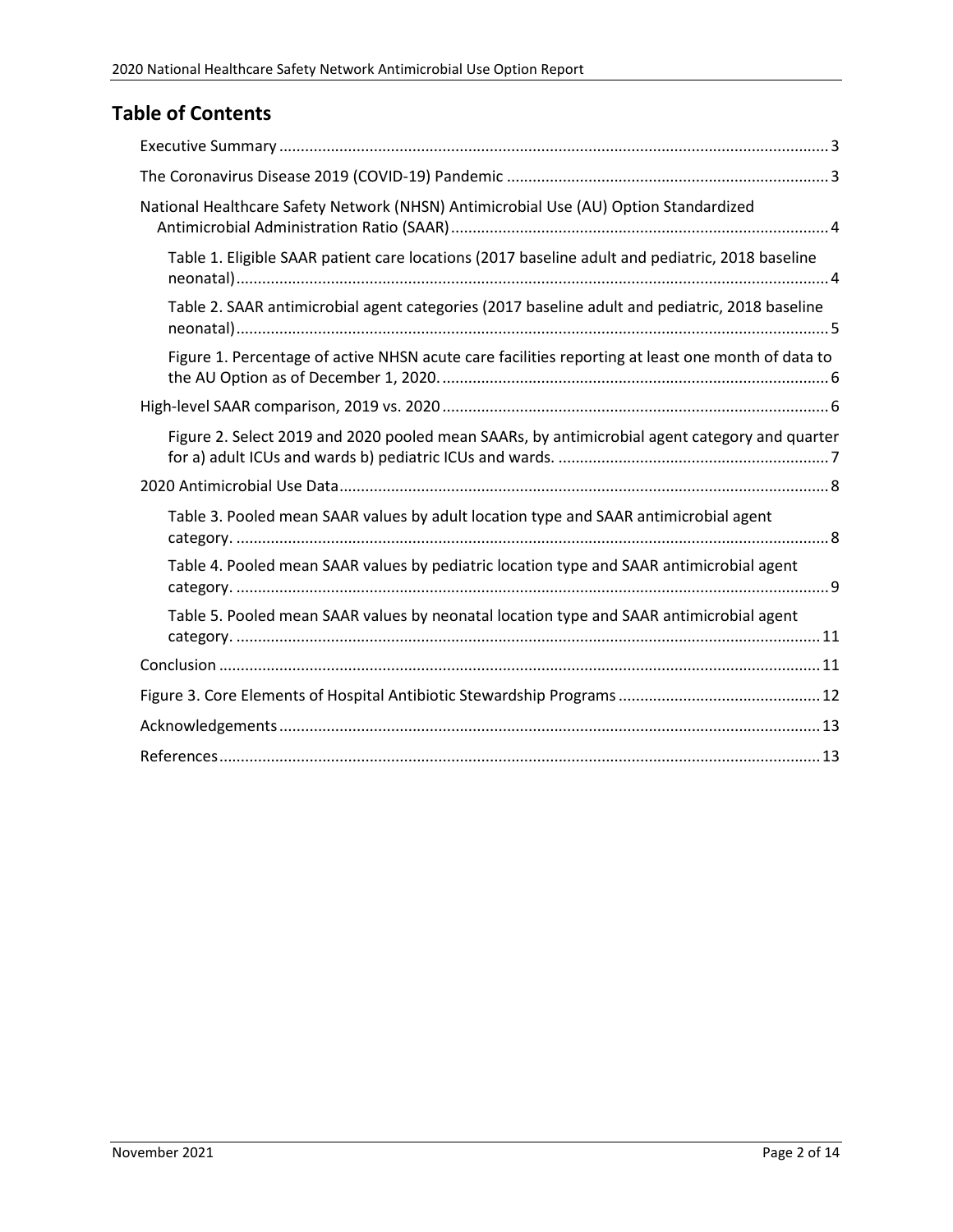

<span id="page-2-0"></span>Monitoring antimicrobial use (AU) is an important component of antibiotic stewardship programs (ASPs). AU data delivered to ASPs enable stewards to develop, select, and assess interventions aimed at optimizing antimicrobial prescribing.<sup>1</sup> These interventions, in turn, serve to improve antimicrobial treatment effectiveness, protect patients from harms caused by unnecessary antimicrobial exposure, and curb antimicrobial resistance associated with prophylactic and therapeutic excess. $2-4$ 

The benefits of monitoring AU for patient care and public health are most likely to be achieved when data collection and analysis are systematic and standardized. Leveraging electronic medication administration records and automating AU data submissions from hospitals reduces reporting burden and facilitates reuse of AU data. These AU surveillance principles and practices are fundamental to CDC's National Healthcare Safety Network (NHSN) AU Option. Hospitals submit AU data electronically to NHSN, where the data are aggregated, analyzed, and used to produce inpatient AU benchmarks. The Standardized Antimicrobial Administration Ratio (SAAR) is NHSN's risk-adjusted AU metric, available to hospitals reporting to NHSN's AU Option from select patient care locations.

The 2020 NHSN AU Option Report (2020 AU Report) provides a summary of SAAR distributions and percentages of use within the SAAR antimicrobial agent categories in adult, pediatric, and neonatal patient care locations (specified below). The report includes data from acute care hospitals reporting at least 9 months of data in 2020 from SAAR locations—1,467 hospitals reporting eligible adult SAAR locations, 305 reporting pediatric SAAR locations, and 544 reporting neonatal SAAR locations. The SAAR distributions can help inform stewardship efforts by enabling hospitals to see how their SAARs compare to the national distribution. Facilities can use the distributions as one of the considerations to set facilityspecific SAAR target goals. The percentage of AU by class and drug within a SAAR antimicrobial agent category provides insight into prescribing practices across differing patient locations such as medical critical care units (ICUs) compared to medical wards. Facilities may evaluate these usage patterns in context of their local treatment guidelines, antimicrobial resistance rates, and formulary.

#### <span id="page-2-1"></span>**The Coronavirus Disease 2019 (COVID-19) Pandemic**

Coronavirus Disease 2019 (COVID-19) has presented unprecedented challenges for US hospitals, including for antibiotic stewardship. Hospital AU has fluctuated with COVID-19 incidence. A CDC analysis exploring COVID-19 hospital incidence on AU from the Premier Healthcare dataset has been published, <sup>5</sup> and data on unadjusted pooled antibiotic use and resistance have been presented at The Presidential Advisory Council on Combating Antibiotic-Resistant Bacteria (PACCARB) meetings. These presentations can be found in the "Past Meetings" section at the following webpage: [https://www.hhs.gov/ash/advisory](https://www.hhs.gov/ash/advisory-committees/paccarb/index.html)[committees/paccarb/index.html.](https://www.hhs.gov/ash/advisory-committees/paccarb/index.html) These analyses found that inpatient azithromycin and ceftriaxone use increased during the pandemic. Ceftriaxone is included in the broad-spectrum antibiotics predominantly used for community-acquired infections (BSCA) SAAR agent category. Readers may notice increases in BSCA SAARs for most adult location types between 2019 and 2020. However, these increases may appear less dramatic than expected, given the sharp rise in ceftriaxone use in 2020. Because SAAR agent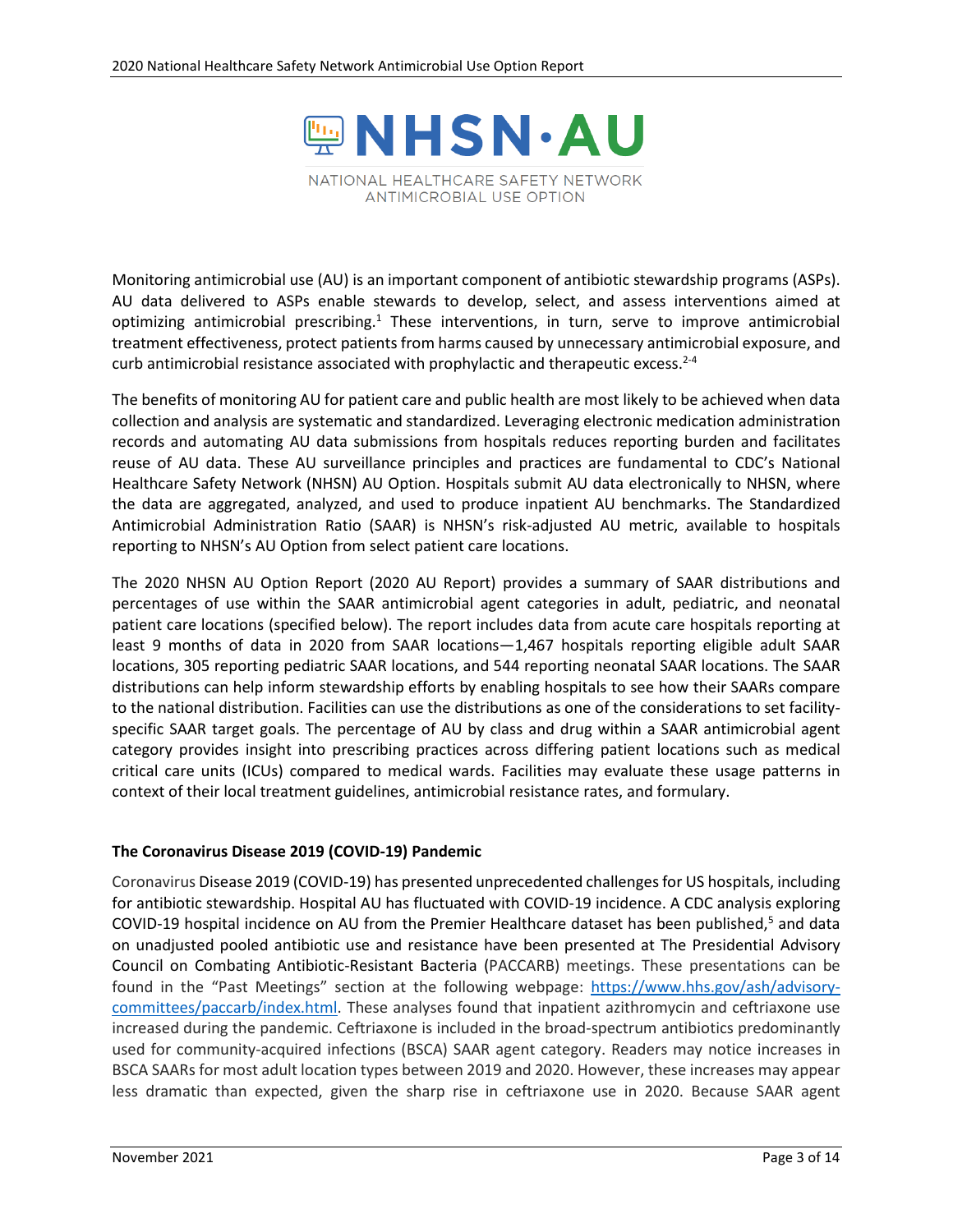categories include many antibiotics, changes in the use of a single agent might not result in changes to SAAR values. Further, changes in rates of one antimicrobial may be muted by changes in rates of other antimicrobials within the same SAAR agent category. For example, since 2017, adult inpatient fluoroquinolone use has decreased nationally. Fluoroquinolones are also included in the adult BSCA SAAR. If fluoroquinolone use is decreasing and ceftriaxone use is increasing, overall BSCA SAARs may appear not to change markedly from year to year. To assess changes in a specific antimicrobial over time (e.g., trend analyses), we suggest using unadjusted rates for the individual antimicrobial, rather than SAARs. For more information on how to assess AU data over time, please refer to the SAAR Guide (https://www.cdc.gov/nhsn/pdfs/ps-analysis-resources/aur/au-saar-guide-508.pdf).

NSHN does not have hospital-level data on COVID-19 incidence and thus, the data presented in the 2020 AU Report are not adjusted for COVID-19 rates. It is also possible that NHSN patient care locations changed function during the COVID-19 pandemic (e.g., surgical wards changing to medical wards). These changes may not be reflected in 2020 AU Report since hospitals may not have remapped their patient care locations within NHSN.

#### <span id="page-3-0"></span>**NHSN AU Option Standardized Antimicrobial Administration Ratio (SAAR)**

The SAAR is a ratio of observed antimicrobial days to predicted antimicrobial days. Each SAAR predictive model included in this report was developed using negative binomial regression applied to AU data from eligible adult and pediatric locations (2017 data) and eligible neonatal locations (2018 data). SAAR patient care locations and antimicrobial agent categories are listed in Tables 1 and 2, respectively.

# $S A A R = \frac{\boldsymbol{0} \textit{b} served \textit{ antimicrobial \textit{days} of \textit{theory}}}{\boldsymbol{Predicted \textit{antimit}~robial \textit{days} \textit{of \textit{theory}}}}$

The SAAR can be used to track AU changes over time at individual healthcare facilities and as a benchmarking metric for comparison of AU in similar patient care locations nationally. While the SAAR is not a measure of appropriateness of AU, it enables ASPs to compare their AU to a national baseline. These types of analyses enable facilities to assess whether they are using antimicrobials at higher rates than predicted (i.e., SAAR values >1), which can prompt hospitals to further evaluate prescribing practices and ultimately intervene if necessary, to optimize AU. More information on the SAAR can be found in the SAAR Guide<sup>6</sup> and AUR Module Protocol<sup>7</sup>.

| <b>Adult SAAR Locations (N=8)</b>                                                                                                                                            | <b>Pediatric SAAR Locations (N=5)</b>                                                                                                         | <b>Neonatal SAAR Locations (N=4)</b>                                                                                                         |
|------------------------------------------------------------------------------------------------------------------------------------------------------------------------------|-----------------------------------------------------------------------------------------------------------------------------------------------|----------------------------------------------------------------------------------------------------------------------------------------------|
| - Medical critical care units<br>- Medical-surgical critical care units<br>- Surgical critical care units<br>- Medical wards<br>- Medical-surgical wards<br>- Surgical wards | - Medical critical care units<br>- Medical-surgical critical care<br>units<br>- Medical wards<br>- Medical-surgical wards<br>- Surgical wards | - Level II special care nurseries<br>- Level II/III critical care units<br>- Level III critical care units<br>- Level IV critical care units |
| - Step down units<br>- General hematology-oncology wards                                                                                                                     |                                                                                                                                               |                                                                                                                                              |

<span id="page-3-1"></span>**Table 1.** Eligible SAAR patient care locations (2017 baseline adult and pediatric, 2018 baseline neonatal)

NHSN patient care location definitions can be found here: [https://www.cdc.gov/nhsn/pdfs/pscmanual/15locationsdescriptions\\_current.pdf](https://www.cdc.gov/nhsn/pdfs/pscmanual/15locationsdescriptions_current.pdf)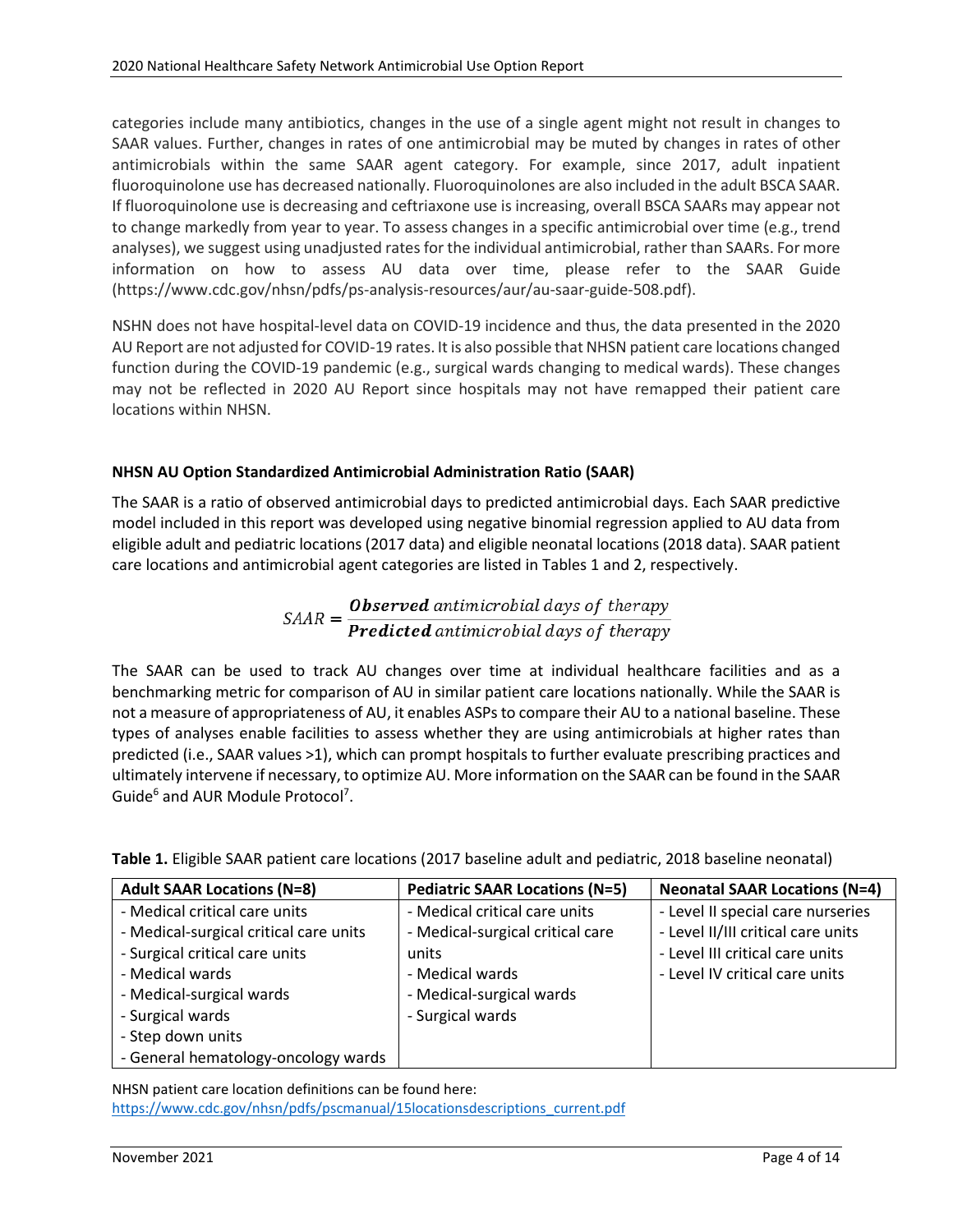| <b>Adult SAAR Categories (N=7)</b>                                                                                | <b>Pediatric SAAR Categories (N=8)</b>                                                                         | <b>Neonatal SAAR Categories (N=7)</b>                                                               |
|-------------------------------------------------------------------------------------------------------------------|----------------------------------------------------------------------------------------------------------------|-----------------------------------------------------------------------------------------------------|
| All antibacterial agents                                                                                          | All antibacterial agents                                                                                       | All antibacterial agents                                                                            |
| Broad spectrum antibacterial<br>agents predominantly used for<br>hospital-onset infections (BSHO)                 | Broad spectrum antibacterial<br>agents predominantly used for<br>hospital-onset infections (BSHO)              | Vancomycin predominantly used<br>for treatment of late-onset sepsis<br>(Vanc)                       |
| Broad spectrum antibacterial<br>agents predominantly used for<br>community-acquired infections<br>(BSCA)          | Broad spectrum antibacterial<br>agents predominantly used for<br>community-acquired infections<br>(BSCA)       | Broad spectrum antibacterial<br>agents predominantly used for<br>hospital-onset infections (BSHO)   |
| Antibacterial agents<br>predominantly used for<br>resistant Gram-positive<br>infections (e.g., MRSA)<br>(GramPos) | Antibacterial agents<br>predominantly used for resistant<br>Gram-positive infections (e.g.,<br>MRSA) (GramPos) | Third generation Cephalosporins<br>$(3rd$ gen Cephs)                                                |
| Narrow spectrum beta-lactam<br>agents (NSBL)                                                                      | Narrow spectrum beta-lactam<br>agents (NSBL)                                                                   | Ampicillin predominantly used<br>for treatment of early-onset<br>sepsis (Amp)                       |
| Antibacterial agents posing the<br>highest risk for CDI (CDI)                                                     | Antibacterial agents posing the<br>highest risk for CDI (CDI)                                                  | Aminoglycosides predominantly<br>used for treatment of early-onset<br>and late-onset sepsis (Amino) |
| Antifungal agents<br>predominantly used for invasive<br>candidiasis (Antifungal)                                  | Antifungal agents predominantly<br>used for invasive candidiasis<br>(Antifungal)                               | Fluconazole predominantly used<br>for candidiasis (Fluco)                                           |
|                                                                                                                   | Azithromycin                                                                                                   |                                                                                                     |

<span id="page-4-0"></span>**Table 2.** SAAR antimicrobial agent categories (2017 baseline adult and pediatric, 2018 baseline neonatal)

For the list of specific agents included in each SAAR category please reference Appendix E of the AUR Module protocol[: https://www.cdc.gov/nhsn/PDFs/pscManual/11pscAURcurrent.pdf.](https://www.cdc.gov/nhsn/PDFs/pscManual/11pscAURcurrent.pdf)

Facility data submissions to the NHSN AU Option are voluntary. No state or federal AU reporting requirements were in effect during the period covered by this report. However, the SAAR is the statistical centerpiece of the NHSN AU measure endorsed by the National Quality Forum in 2015 (NQF #2720) and re-endorsed by NQF in 2019 for surveillance and quality improvement purposes.<sup>8</sup> This endorsement, coupled with NHSN's collaboration with ASPs and other partners, has prompted an increase in voluntary AU reporting to NHSN. As of December 1, 2020, 1,934 facilities had reported at least one month of data to the AU Option. Participation by state among facilities eligible to report ranges from 5% in Puerto Rico to 65% in Virginia (Figure 1).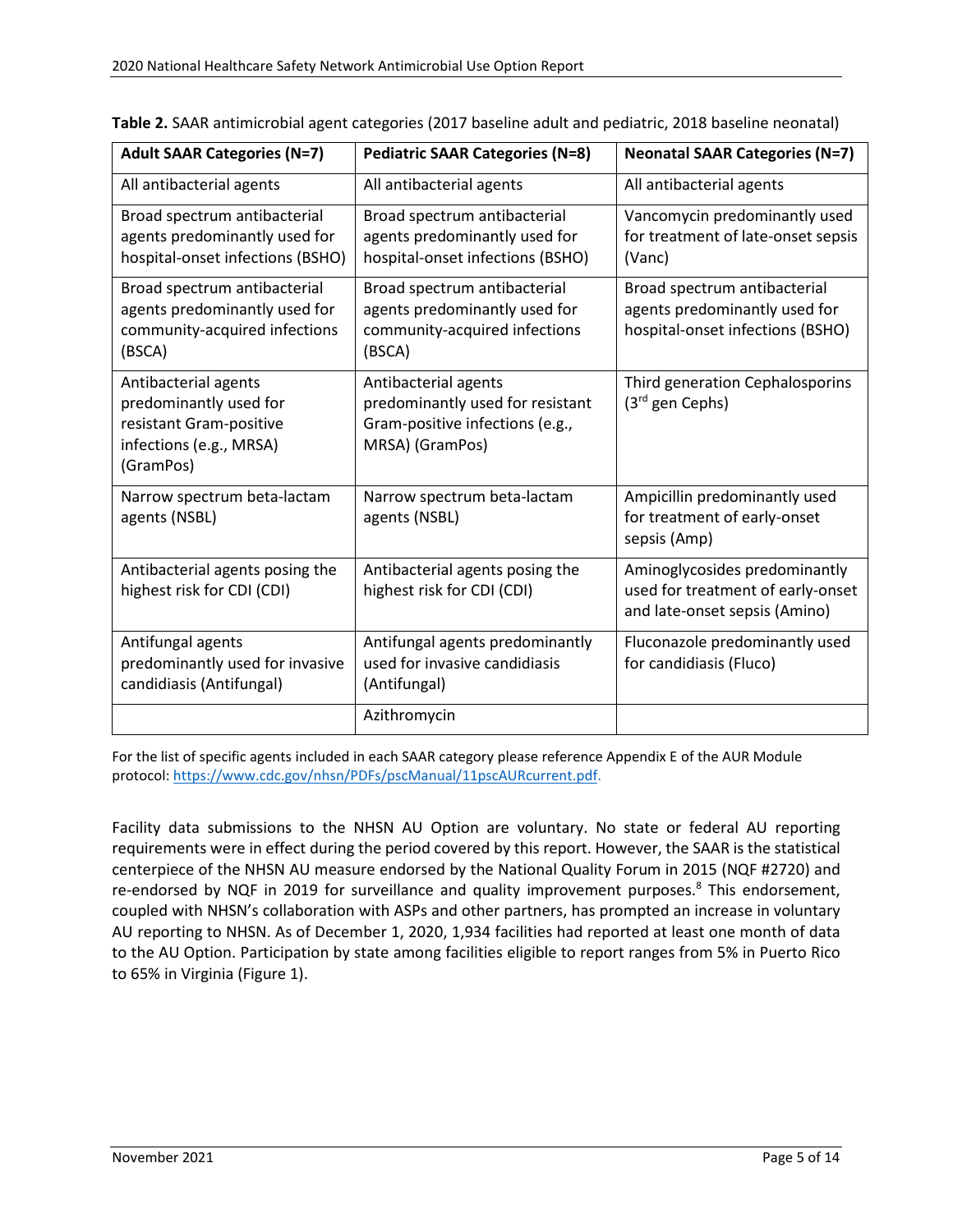<span id="page-5-0"></span>**Figure 1.** Percentage of active NHSN acute care facilities reporting at least one month of data to the AU Option as of December 1, 2020.



#### <span id="page-5-1"></span>**High-level SAAR comparison, 2019 vs. 2020**

When looking at adult pooled mean SAARs for All, BSHO, and BSCA categories (Figure 2a), we see an increase in SAAR values in quarter one of 2020 compared to quarter four of 2019 for all groups except BSHO SAARs in adult wards. When comparing the same quarter across years, we see an increase in All antibacterial agents SAARs for adult ICUs in all quarters. In adult wards, on the other hand, we see little change in the All SAAR in 2019, but a gradual decrease across 2020. Pooled mean BSCA SAARs are slightly higher for adult ICUs in 2019 compared to 2020, but similar for adult wards.

Pooled mean SAARs in pediatric units are more variable over time (Figure 2b). In pediatric ICUs, we see the mean All antibiotic SAAR decrease across 2019 but increase in the first two quarters of 2020. For the BSHO SAAR agent category, we see large increase in pooled mean SAARs in quarter two of 2020 for both ICUs and wards. For the BSCA SAAR agent category, we see an increase earlier in the year, with pooled mean SAAR values higher in quarter one of 2020 compared to the end of 2019.

We cannot say how much variation in SAARs between years and across quarters is related to COVID-19 versus normal seasonal variation or changes to prescribing practices due to antibiotic stewardship efforts. We do hope that pooled means and distributions displayed in data tables help ASPs assess how their facility's AU compares to others.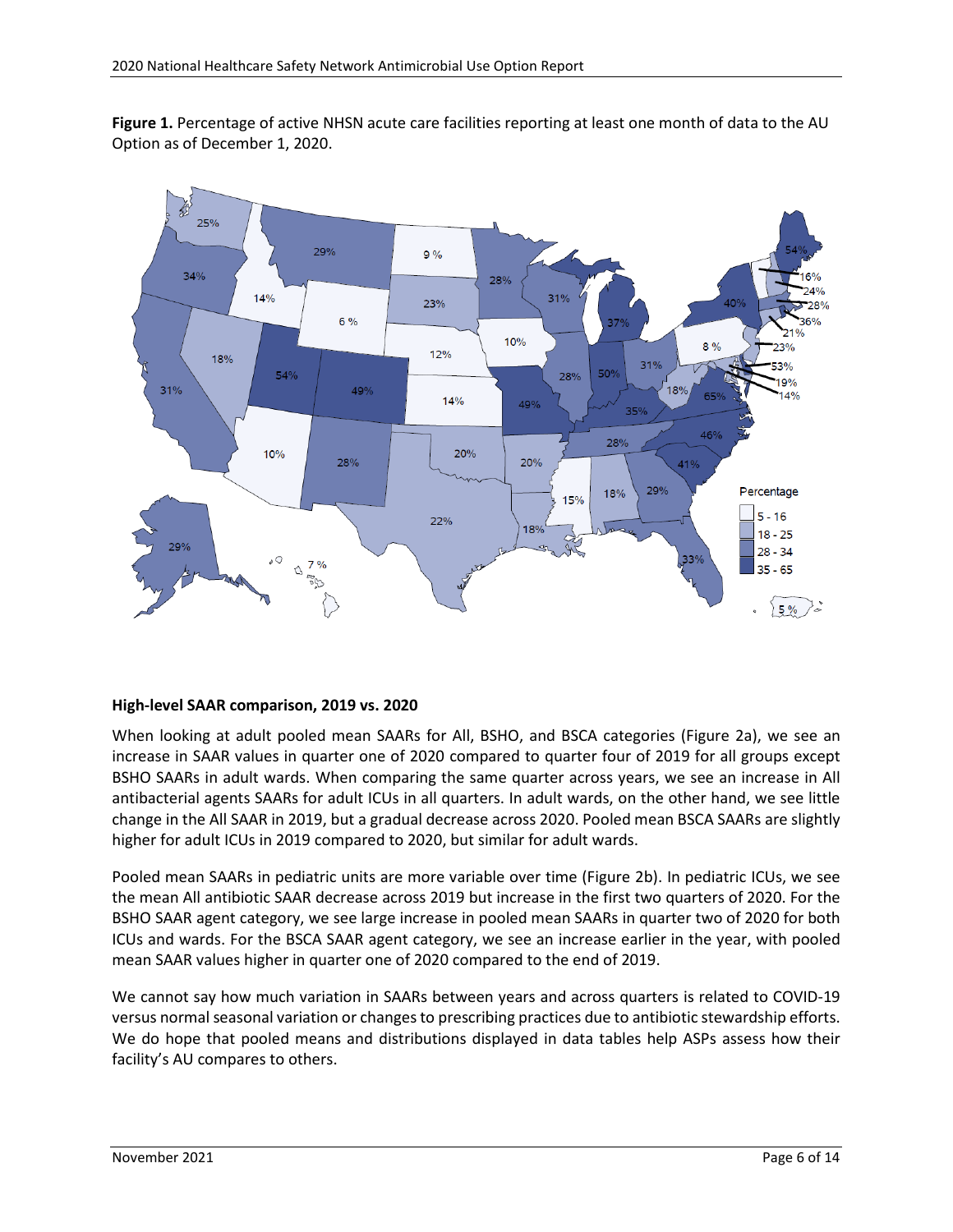<span id="page-6-0"></span>



Adult ICUs (intensive care units) include medical critical care units, medical-surgical critical care units, surgical critical care units. Adult wards include medical wards, medical-surgical wards, surgical wards. Step-down units and adult general hematology-oncology units are not included in pooled means.

Pediatric ICUs (intensive care units) include medical critical care units, medical-surgical critical care units. Pediatric wards include medical wards, medical-surgical wards, surgical wards.

SAAR agent category abbreviations are defined in Table 2 above.

Additional notes:

- Predicted use (the SAAR denominator) is based on antimicrobial use ratesin 2017 among adult and pediatric SAAR referent populations.
- <span id="page-6-1"></span>• A SAAR <1.0 does not necessarily mean antimicrobial use and prescribing is clinically appropriate and a SAAR >1.0 does not necessarily mean antimicrobial use and prescribing is clinically inappropriate.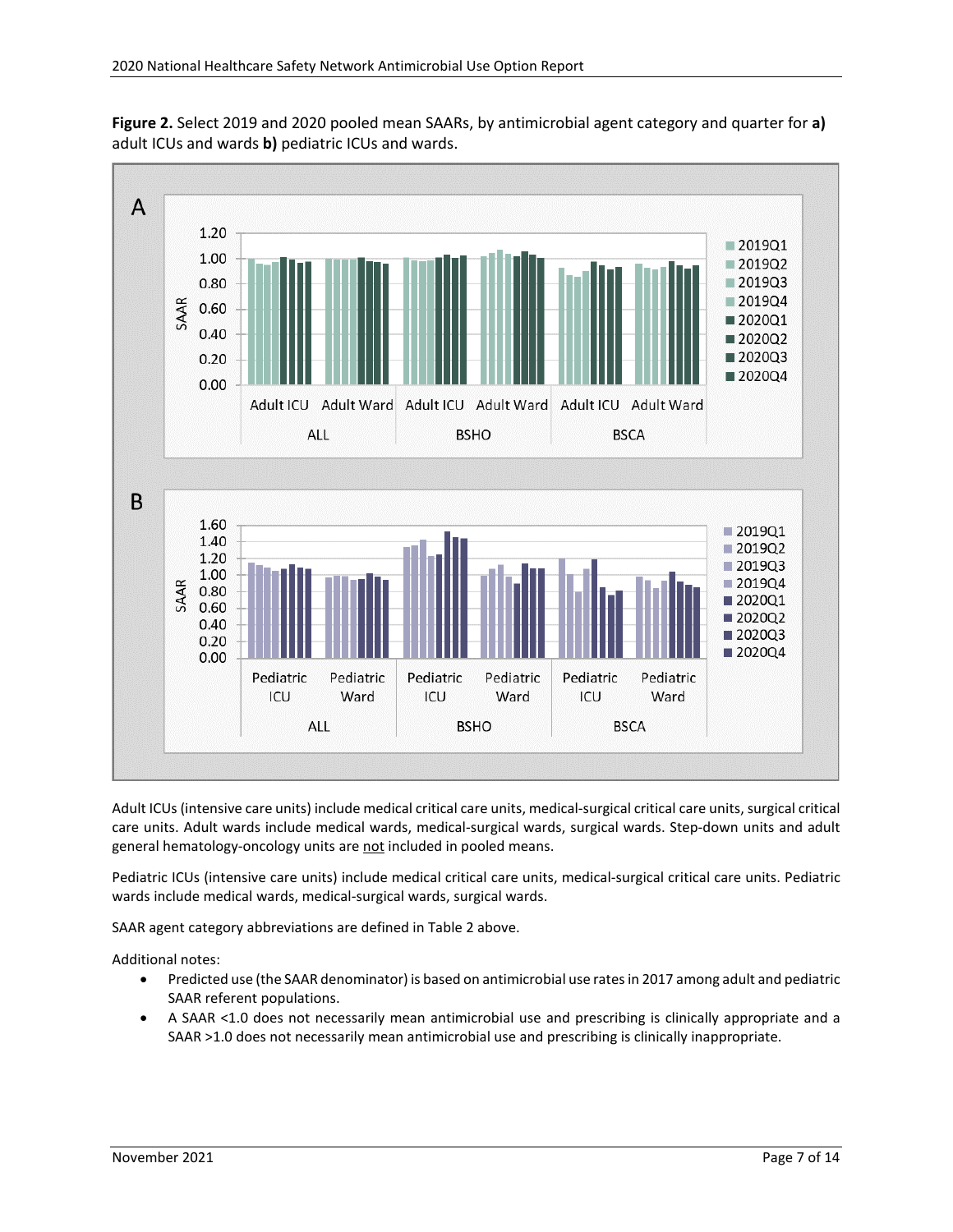#### **2020 Antimicrobial Use Data**

The 2020 [AU Report data tables](https://www.cdc.gov/nhsn/pdfs/datastat/2020-au-report-datatables.xlsx) include the following:

- Overview and Table of Contents
- Characteristics of NHSN acute care hospitals reporting for adult, pediatric, and neonatal SAAR locations for ≥9 months in 2020
- SAAR distributions for adult, pediatric, and neonatal SAAR agent category by location type
- Percentage of AU by antimicrobial class and drug for each SAAR agent category by location type

#### **Adult SAAR antimicrobial agent categories**

Over 1,400 acute care hospitals had adult SAAR patient care locations reporting ≥9 months in 2020. The pooled mean SAAR values differ across location type and SAAR category (Table 3). The SAAR values in this report were derived using pooled observed antimicrobial days from 2020 divided by pooled predicted days calculated using the 2017 baseline SAAR model.

|                                                     | <b>Adult SAAR Antimicrobial Agent Categories</b> |             |             |                |             |            |            |  |
|-----------------------------------------------------|--------------------------------------------------|-------------|-------------|----------------|-------------|------------|------------|--|
| <b>Adult SAAR Location</b><br><b>Type</b>           | All<br>Antibacterial                             | <b>BSHO</b> | <b>BSCA</b> | <b>GramPos</b> | <b>NSBL</b> | <b>CDI</b> | Antifungal |  |
| <b>Medical ICUs</b>                                 | 1.008                                            | 1.011       | 0.976       | 1.010          | 0.906       | 1.255      | 0.888      |  |
| <b>Medical-Surgical ICUs</b>                        | 0.975                                            | 1.014       | 0.918       | 0.892          | 0.851       | 1.055      | 0.883      |  |
| <b>Surgical ICUs</b>                                | 1.007                                            | 1.052       | 1.020       | 0.949          | 0.765       | 1.262      | 1.145      |  |
| <b>Medical Wards</b>                                | 0.965                                            | 0.955       | 0.944       | 0.883          | 1.016       | 0.997      | 0.844      |  |
| <b>Medical-Surgical Wards</b>                       | 0.986                                            | 1.065       | 0.930       | 0.885          | 1.039       | 0.993      | 0.903      |  |
| <b>Surgical Wards</b>                               | 0.995                                            | 1.086       | 1.037       | 0.962          | 0.831       | 1.090      | 1.027      |  |
| <b>Step Down Units</b>                              | 0.956                                            | 0.949       | 0.932       | 0.883          | 0.971       | 0.998      | 0.813      |  |
| <b>General Hematology-</b><br><b>Oncology Wards</b> | 0.975                                            | 0.970       | 0.963       | 0.889          | 1.032       | 1.046      | 0.832      |  |

<span id="page-7-0"></span>**Table 3.** Pooled mean SAAR values by adult location type and SAAR antimicrobial agent category.

While most pooled mean SAARs are centered around 1.0, there are small differences by location type and across SAAR antimicrobial agent categories. For example, on average, in 2020 surgical ICUs used only 0.765 NSBL antimicrobial days for each 1.000 antimicrobial day predicted. Highlights of percentage of AU by class and/or drug for each adult SAAR antimicrobial agent category are below:

- Within the **All antibacterial SAAR** category, the top 10 antibacterial agents represented 78.6% 87.3% of use, depending on the SAAR location. In most SAAR locations, the three most commonly used agents include vancomycin, piperacillin-tazobactam and either ceftriaxone or cefepime. In the surgical wards, cefazolin instead of ceftriaxone or cefepime is included in top three.
- Within the **BSHO SAAR**, piperacillin-tazobactam was the most commonly used agent in ICUs, nononcology wards, and step down units, followed by anti-pseudomonal cephalosporins (cefepime,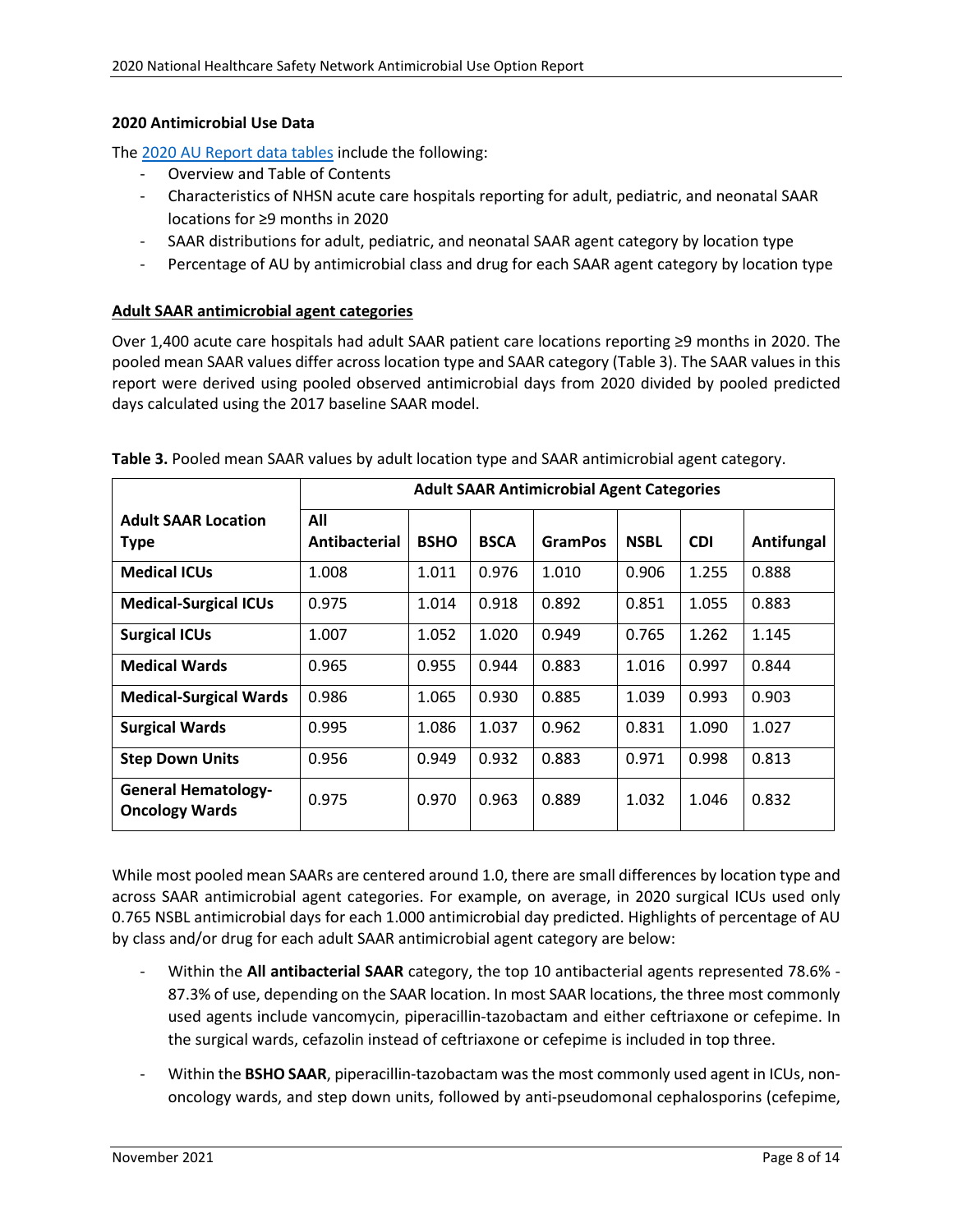ceftazidime). Anti-pseudomonal carbapenems had higher percentages of use in ICUs compared to wards. The percentage of piperacillin-tazobactam (40.0%) and anti-pseudomonal cephalosporins (44.7%) were similar in hematology-oncology wards.

- Within the **BSCA SAAR**, ceftriaxone had the highest use in in all location types. For general hematology-oncology wards, the percentage of ceftriaxone and fluroquinolones were comparable. Ertapenem had higher use in the surgical units compared to other SAAR locations.
- Within the GramPos SAAR, vancomycin was the predominant agent used in all SAAR locations followed by linezolid and daptomycin. In ICUs and step down units, linezolid had slightly higher use than other SAAR locations.
- Within the NSBL SAAR, cefazolin had the highest use across all SAAR locations with the highest percentage of use in surgical units. Use of β-lactam/β-lactamase inhibitor combination drugs was higher in medical and hematology-oncology units compared to med-surg and surgical units.
- Within the **CDI SAAR**, the 3<sup>rd</sup> and 4<sup>th</sup> generation cephalosporins had the highest use across all SAAR locations. Fluoroquinolones, the next most commonly used agents, contributed to higher percentages in wards and general hematology-oncology compared to ICUs and step down units. Clindamycin accounted for 6.6% for surgical ICUs and 8.8% for surgical wards compared to lower percentages in other locations (range: 2.9% - 6.1%).
- Within the **Antifungal SAAR**, echinocandins contributed close to half (47.1% 55.4%) of use in ICUs. Fluconazole use was higher than echinocandins in other location types (73.1% - 82.7%).

#### **Pediatric SAAR antimicrobial agent categories**

A lower number of hospitals (n=305) contributed data for pediatric SAAR locations compared to adult SAAR locations. The pooled mean SAAR values differ across location type and SAAR category (Table 4).

|                                               | <b>Pediatric SAAR Antimicrobial Agent Categories</b> |             |             |                |             |                   |            |                 |  |  |
|-----------------------------------------------|------------------------------------------------------|-------------|-------------|----------------|-------------|-------------------|------------|-----------------|--|--|
| <b>Pediatric SAAR</b><br><b>Location Type</b> | All<br>Antibacterial                                 | <b>BSHO</b> | <b>BSCA</b> | <b>GramPos</b> | <b>NSBL</b> | Azithro-<br>mycin | <b>CDI</b> | Anti-<br>fungal |  |  |
| <b>Medical ICUs</b>                           | 1.196                                                | 2.738       | 0.888       | 0.983          | 1.025       | 0.637             | 0.947      | 1.997           |  |  |
| <b>Medical-</b><br><b>Surgical ICUs</b>       | 1.085                                                | 1.357       | 0.923       | 1.108          | 0.869       | 0.625             | 1.159      | 1.582           |  |  |
| <b>Medical Wards</b>                          | 0.956                                                | 0.916       | 1.010       | 0.887          | 0.876       | 0.683             | 1.058      | 2.492           |  |  |
| <b>Medical-</b><br><b>Surgical Wards</b>      | 0.967                                                | 1.032       | 0.903       | 0.842          | 1.012       | 0.639             | 0.938      | 2.126           |  |  |
| <b>Surgical Wards</b>                         | 1.014                                                | 1.724       | 0.960       | 0.764          | 0.834       | 1.209             | 0.885      | 1.223           |  |  |

<span id="page-8-0"></span>**Table 4.** Pooled mean SAAR values by pediatric location type and SAAR antimicrobial agent category.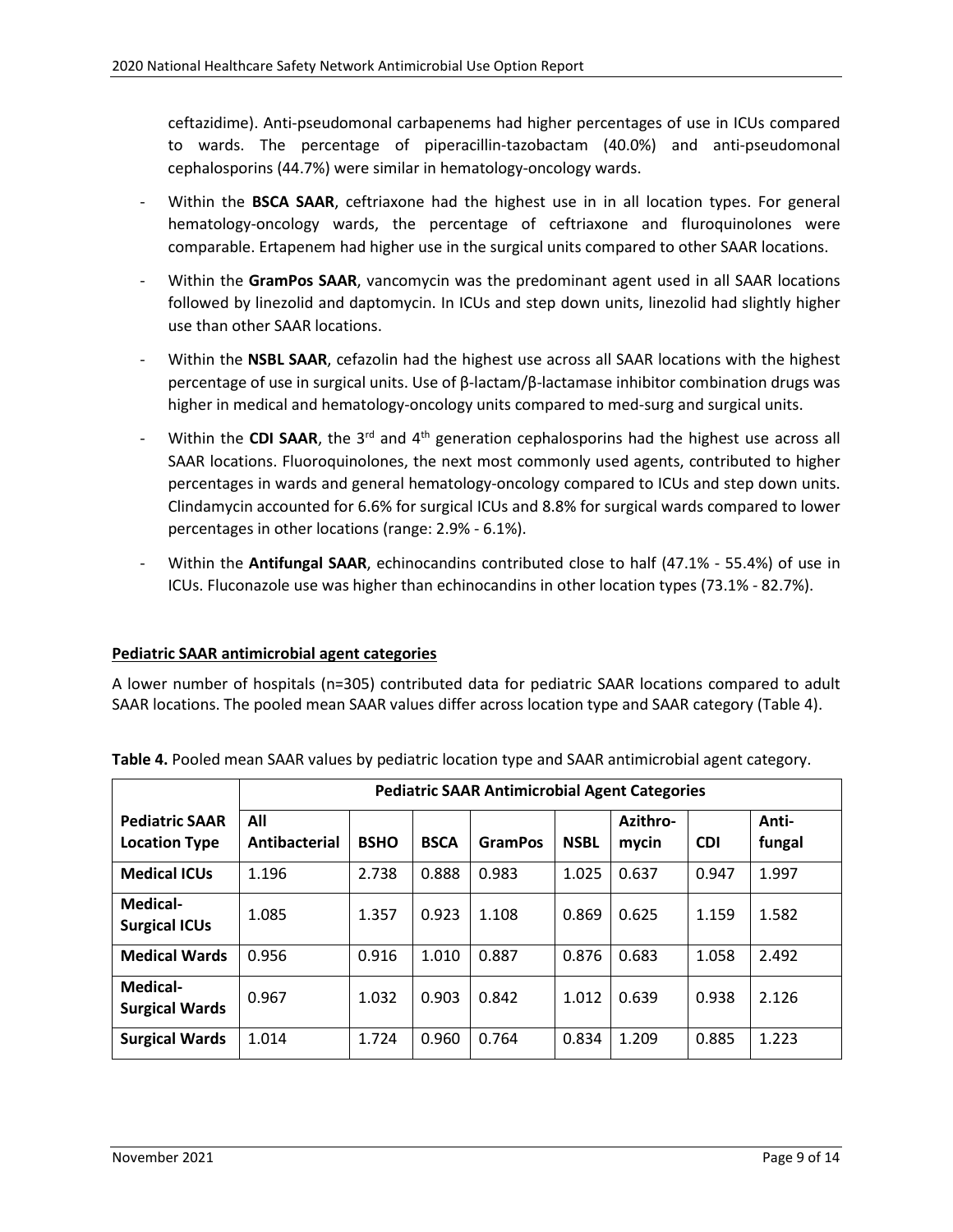Variability in SAARs appears greater in pediatric locations compared to adult locations, which may relate to both the smaller pediatric sample sizes and possibly greater variability in pediatric AU overall. In 2020, on average, pediatric BSHO use in medical ICUs and surgical wards was 2.738 and 1.724 times higher, respectively, than predicted by the 2017 national baseline. However, sample sizes for these two location types were quite low, with just 17 medical ICUs and 17 surgical wards contributing data to 2020 SAAR distributions. With small sample sizes, even one location with a high number of days present can greatly impact the overall pooled mean SAAR.

Highlights of percentage of AU by class and/or drug for each pediatric SAAR antimicrobial agent category (if more than one agent is included) are outlined below:

- Within the **All antibacterial SAAR** category, the top 10 antibacterial agents represented 63.8% 77.1% of use in pediatric SAAR locations, depending on the location type. In medical and medicalsurgical ICUs, vancomycin, ceftriaxone, and cefepime were the three most commonly used antibacterial agents. In medical wards, ceftriaxone, vancomycin, and clindamycin were included in the top three. In medical-surgical and surgical wards, ceftriaxone, piperacillin-tazobactam, and cefazolin (in varying order) were the top three.
- Within the **BSHO SAAR**, cefepime and piperacillin-tazobactam were the top agents used (in varying order) in most SAAR locations (in surgical wards, meropenem was in the top two rather than cefepime). Antipseudomonal cephalosporins (cefepime, ceftazidime) had highest percentage use in the medical ICUs, medical-surgical ICUs, and medical wards while piperacillintazobactam had higher use in medical-surgical and surgical wards.
- Within the **BSCA SAAR**, ceftriaxone was the predominant agent used in all SAAR locations. Ampicillin-sulbactam and amoxicillin-clavulanate were the next most commonly used agents.
- Within the **GramPos SAAR**, vancomycin and clindamycin combined represented 90.8% 96.3%, depending on the SAAR location. Vancomycin had higher use in ICUs while clindamycin had higher use in wards.
- Within the **NSBL SAAR**, cefazolin, ampicillin, and amoxicillin were the top agents used in all SAAR locations except surgical wards. Cefazolin, cefoxitin, and ampicillin were the top agents used in surgical wards.
- Within the CDI SAAR, the 3<sup>rd</sup> and 4<sup>th</sup> generation cephalosporins had the highest use for all SAAR locations. Clindamycin, the next commonly used agent, contributed higher percentages in wards compared to ICUs. Fluoroquinolones accounted for lowest usage across all SAAR locations.
- Within the **Antifungal SAAR**, fluconazole was the most commonly used agent for all SAAR locations, with highest percentage of use in surgical wards and medical-surgical wards.

#### **Neonatal SAAR antimicrobial agent categories**

Five hundred and forty-four acute care hospitals reported data from eligible neonatal SAAR locations. The pooled mean SAAR values differ across location type and SAAR category (Table 5).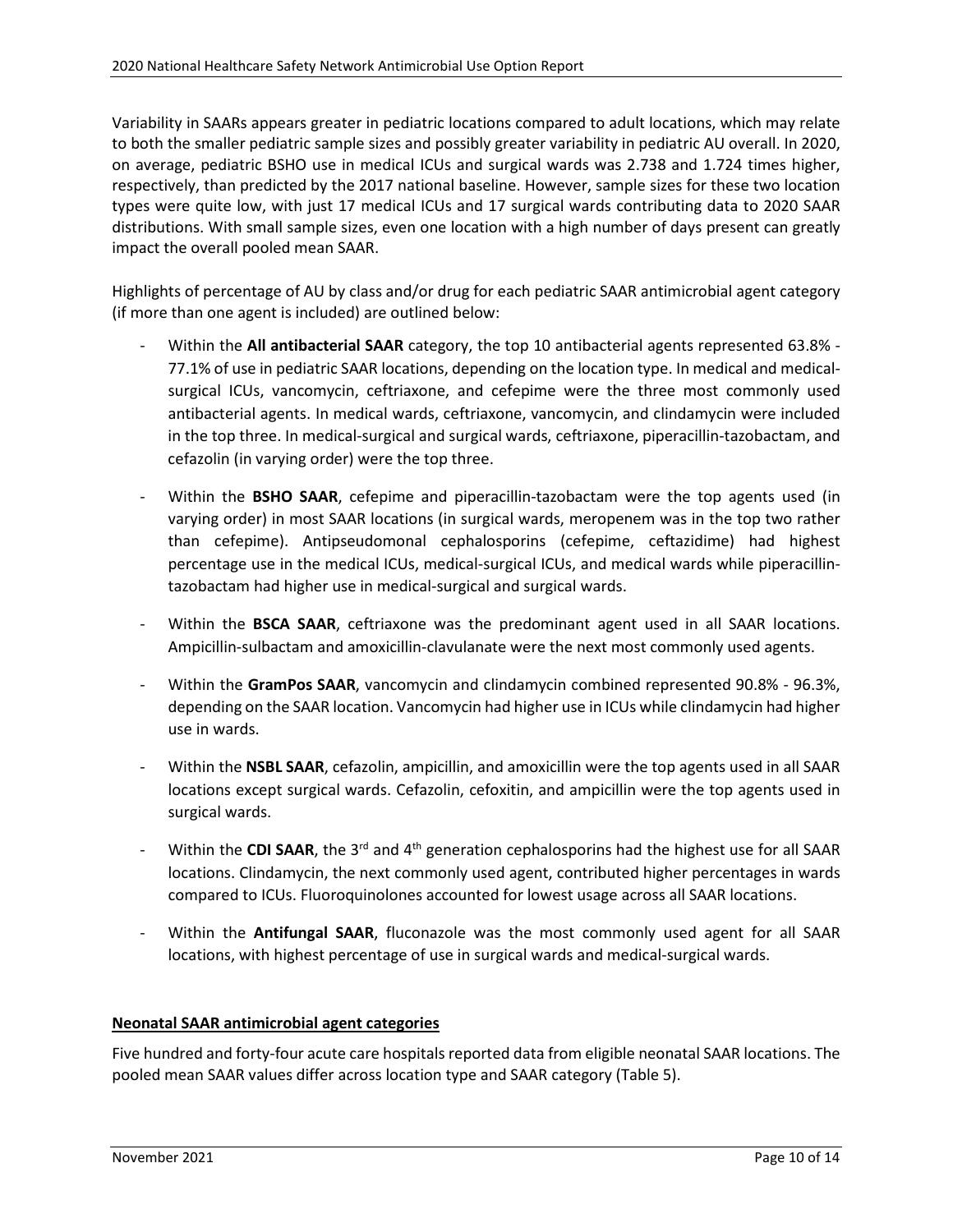|                                                        | <b>Neonatal SAAR Antimicrobial Agent Categories</b> |             |             |                           |            |                      |                          |  |  |
|--------------------------------------------------------|-----------------------------------------------------|-------------|-------------|---------------------------|------------|----------------------|--------------------------|--|--|
| <b>Neonatal SAAR</b><br><b>Location Type</b>           | All<br>Antibacterial                                | <b>VANC</b> | <b>BSHO</b> | $3rd$ gen<br><b>CEPHS</b> | <b>AMP</b> | Amino-<br>glycosides | <b>FLUCO<sup>a</sup></b> |  |  |
| <b>Step Down Neonatal</b><br><b>Nursery (Level II)</b> | 0.684                                               | 1.175       | 2.272       | 0.294                     | 0.656      | 0.668                |                          |  |  |
| Level II/III Neonatal ICU                              | 0.891                                               | 0.813       | 1.394       | 0.849                     | 0.876      | 0.883                | 0.994                    |  |  |
| Level III Neonatal ICU                                 | 0.982                                               | 1.113       | 1.087       | 1.016                     | 0.890      | 0.901                | 1.133                    |  |  |
| Level IV Neonatal ICU                                  | 1.037                                               | 1.022       | 1.163       | 0.988                     | 0.894      | 0.794                | 1.486                    |  |  |

<span id="page-10-0"></span>**Table 5.** Pooled mean SAAR values by neonatal location type and SAAR antimicrobial agent category.

<sup>a</sup>Neonatal fluconazole SAARs are not available for Level II neonatal step down nurseries.

Highlights of percentage of AU by class and/or drug for each neonatal SAAR antimicrobial agent category (if more than one agent is included) are outlined below.

- Within the **All antibacterial SAAR**, the top 2 antibacterial agents, ampicillin and gentamicin, represented a large portion of antibacterial use in all SAAR locations (83.7% in Level II nurseries, 71.9% in Level II/III NICUs, 57.6% in Level III NICUs, and 48.1% in Level IV NICUs).
- Within the BSHO SAAR, similar usage patterns were seen in Level II and Level II/III locations with cefepime contributing approximately 50% followed by piperacillin-tazobactam and meropenem. In Level III and Level IV locations, both cefepime and piperacillin-tazobactam contributed approximately 40%, and meropenem contributed approximately 16%.
- Within the 3<sup>rd</sup> generation cephalosporins SAAR, ceftazidime represented the majority of use (approximately 71.5% - 85.0% in all SAAR locations) followed by cefotaxime and ceftriaxone.
- Within the **Aminoglycosides SAAR**, gentamicin accounted for almost all use for each SAAR location.

#### <span id="page-10-1"></span>**Conclusion**

NHSN serves as a source system for risk-adjusted AU benchmarks and other AU summary statistics that hospital ASPs can use in their efforts to monitor and improve antimicrobial prescribing. The 2019 NHSN AU Report provided the first national summary of SAAR distributions and AU within each SAAR antimicrobial agent category by location, and this 2020 AU Report provides an update on those data. It is likely that the COVID-19 pandemic heavily influenced antibiotic use in 2020. However, NHSN does not have hospital level COVID-19 data that would enable adjustment on the impact of COVID-19. The AU data provide quantitative indicators of differential use of antimicrobial agents across facilities for common clinical scenarios, including treatment of hospital-onset and community-acquired infections. Facilities can compare their AU to national SAAR distributions, which can help inform stewardship efforts including goal setting. Many facilities have integrated monitoring and benchmarking from NHSN AU Option into the 7 Core Elements of Hospital Antibiotic Stewardship Programs to optimize antibiotic use (Figure 3) at their facility and/or healthcare system.<sup>1</sup>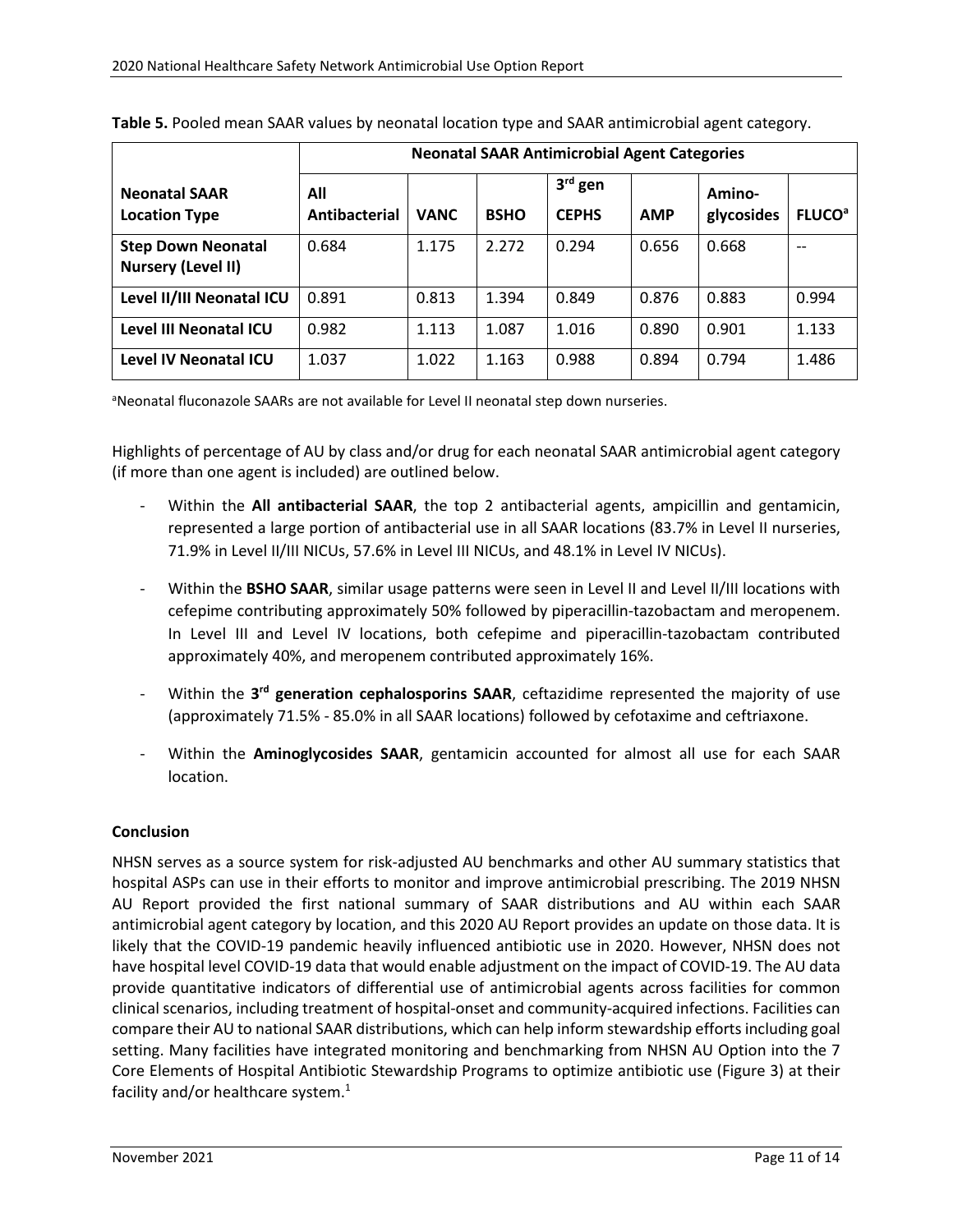Discussions with AU Option users suggest the following best practices for using AU data for action:

- 1) Submit monthly hospital AU data to the NHSN AU Option to guide tracking and reporting for ASPs.
- 2) Review NHSN AU data at least quarterly to track SAAR/AU data over time to both inform and assess stewardship interventions. Use SAAR distributions by location and percentage of antimicrobials by class and/or drug for additional context of prescribing practices at your facility.
- 3) Report SAAR/AU data on a regular basis to senior leadership, hospital board, hospital committees (e.g., antibiotic stewardship, infection control, Pharmacy & Therapeutics) and providers.
- 4) Establish facility-specific SAAR target goals for quality improvement using AU-cumulative attributable differences in the Targeted Assessment for Stewardship reports and dashboards.
- 5) Create and/or participate in the NHSN AU Option Group Function as part of a healthcare system, health department and/or collaborative.

#### <span id="page-11-0"></span>**Figure 3. Core Elements of Hospital Antibiotic Stewardship Programs**

#### **Core Elements of Hospital Antibiotic Stewardship Programs**



Dedicate necessary human, financial, and information technology resources.

#### **Accountability**

Appoint a leader or co-leaders, such as a physician and pharmacist, responsible for program management and outcomes.



#### Pharmacy Expertise (previously "Drug Expertise"):

Appoint a pharmacist, ideally as the co-leader of the stewardship program, to help lead implementation efforts to improve antibiotic use.

#### **Action**

Implement interventions, such as prospective audit and feedback or preauthorization, to improve antibiotic use.



#### **Tracking**

Monitor antibiotic prescribing, impact of interventions, and other important outcomes, like C. difficile infections and resistance patterns.



#### Reporting

Regularly report information on antibiotic use and resistance to prescribers, pharmacists, nurses, and hospital leadership.

#### **Education**

Educate prescribers, pharmacists, nurses, and patients about adverse reactions from antibiotics, antibiotic resistance, and optimal prescribing.

Accessible version of "Core elements of hospital antibiotic stewardship programs": <https://www.cdc.gov/antibiotic-use/core-elements/hospital.html>